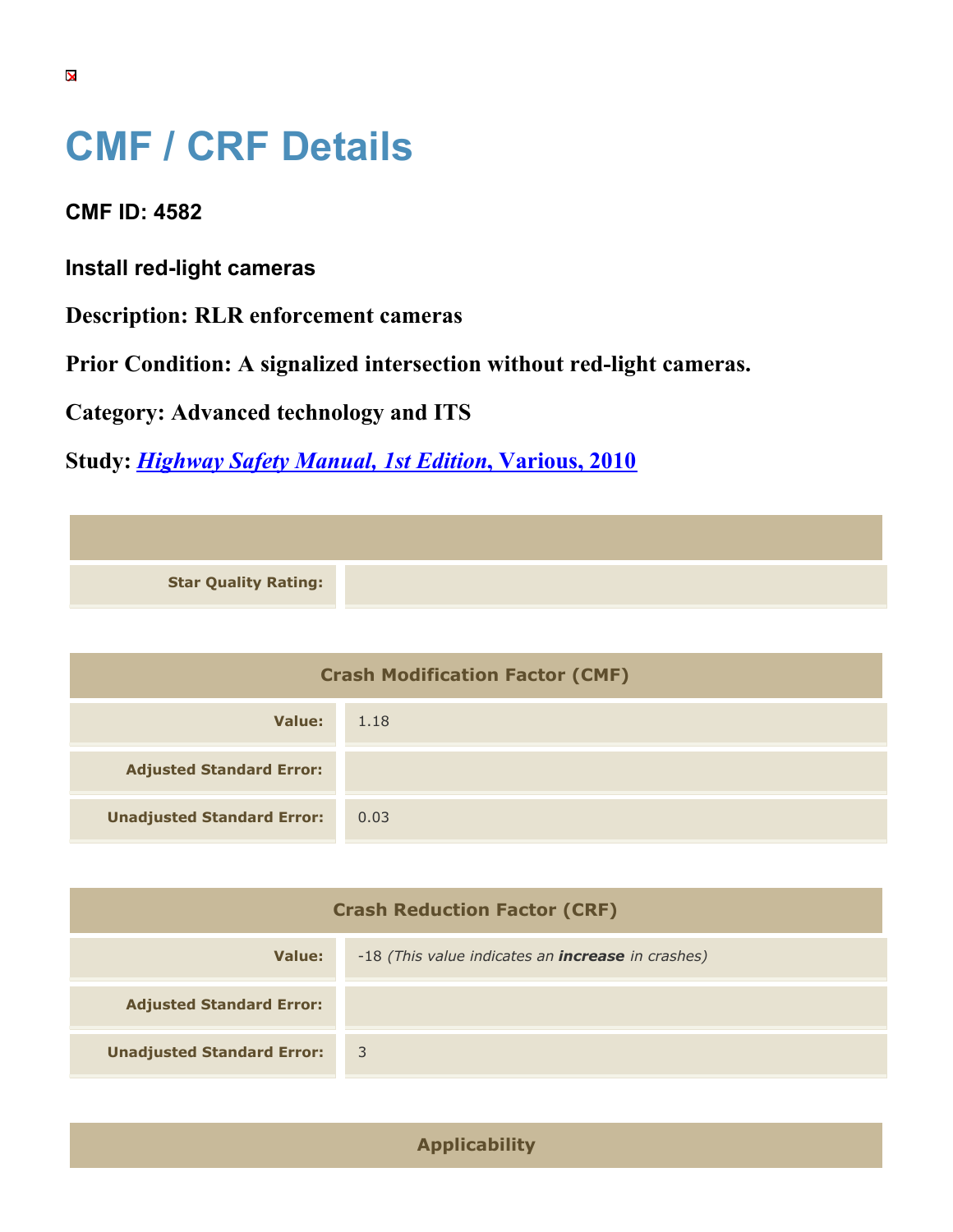| <b>Crash Type:</b>                      | Rear end                                  |
|-----------------------------------------|-------------------------------------------|
| <b>Crash Severity:</b>                  | All                                       |
| <b>Roadway Types:</b>                   | Not specified                             |
| <b>Number of Lanes:</b>                 |                                           |
| <b>Road Division Type:</b>              |                                           |
| <b>Speed Limit:</b>                     |                                           |
| <b>Area Type:</b>                       | Urban                                     |
| <b>Traffic Volume:</b>                  |                                           |
| <b>Time of Day:</b>                     |                                           |
| If countermeasure is intersection-based |                                           |
| <b>Intersection Type:</b>               | Roadway/roadway (not interchange related) |
| <b>Intersection Geometry:</b>           | No values chosen.                         |
| <b>Traffic Control:</b>                 | Signalized                                |
| <b>Major Road Traffic Volume:</b>       |                                           |

| <b>Minor Road Traffic Volume:</b> |  |
|-----------------------------------|--|

| <b>Development Details</b>       |                     |
|----------------------------------|---------------------|
| <b>Date Range of Data Used:</b>  |                     |
| <b>Municipality:</b>             |                     |
| State:                           | No state(s) chosen. |
| <b>Country:</b>                  |                     |
| <b>Type of Methodology Used:</b> | $\overline{2}$      |
| <b>Sample Size Used:</b>         |                     |